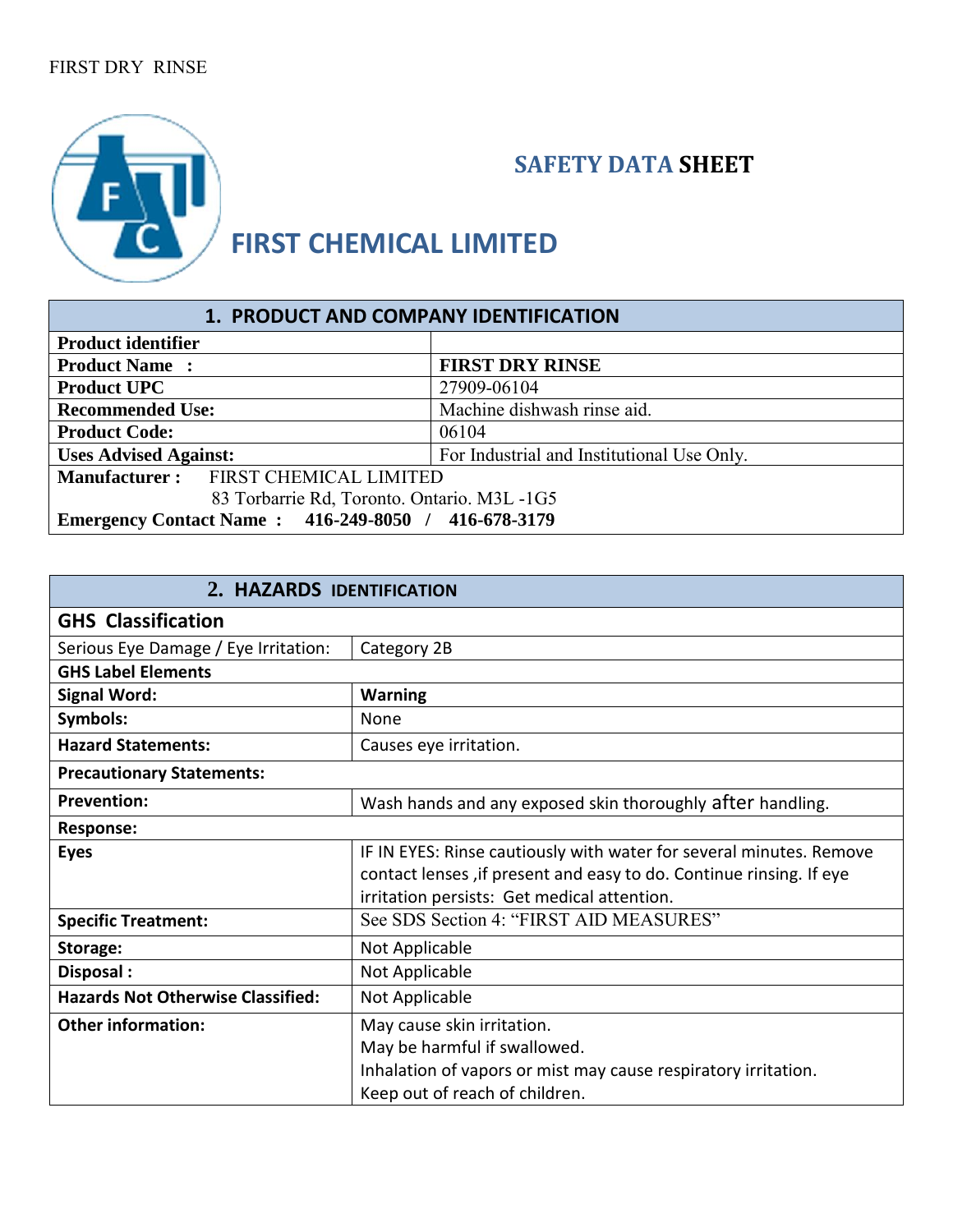| <b>3. INGREDIENTS</b>                               |                  |                 |  |
|-----------------------------------------------------|------------------|-----------------|--|
| <b>Chemical Name</b>                                | <b>CAS # NO.</b> | Weight-%        |  |
| Water                                               | 7732-18-5        | $>60\%$         |  |
| Polyoxypropylene-polyoxyethylene<br>block copolymer | $9003 - 11 - 6$  | $1 - 25 - 35\%$ |  |

|                            | <b>4. FIRST AID MEASURES</b>                                                     |
|----------------------------|----------------------------------------------------------------------------------|
| Eye Contact;               | Rinse immediately with plenty of water, also under the eyelids, for at least 15  |
|                            | minutes. Remove contact lenses, if present and easy to do. Continue rinsing. Get |
|                            | medical attention.                                                               |
| <b>Skin Contact:</b>       | Wash off immediately with plenty of water for at least 15 minutes. Use mild      |
|                            | soap if available. Get medical attention if irritation develops and persists     |
| Inhalation:                | Remove to get fresh air. Get medical attention if symptoms occur.                |
| Ingestion:                 | Rinse mouth with water. Get medical attention if symptoms occur                  |
| <b>Note to Physicians:</b> | Treat symptomatically                                                            |

| 5. FIRE - FIGHTING MEASURES          |                                                                             |
|--------------------------------------|-----------------------------------------------------------------------------|
| <b>Suitable Extinguishing</b>        | Product does not support combustion, Use extinguishing agent suitable for   |
| Media:                               | type of surrounding fire.                                                   |
| <b>Specific Hazards Arising</b>      | Dried product is capable of burning. Combustion products are toxic.         |
| from the chemical:                   |                                                                             |
| <b>Hazardous Combustion</b>          | May include Carbon monoxide Carbon dioxide and other toxic gases or vapors. |
| <b>Products:</b>                     |                                                                             |
| <b>Protective Equipment and</b>      | Wear MSHA/NIOSH approved self-contained breathing apparatus (SCBA)          |
| <b>Precautions for Firefighters:</b> | and full protective gear. Cool fire -exposed containers with water spray.   |

| <b>6. ACCIDENTAL RELEASE MEASURES</b> |                                                                                                                                                                                                                                                              |
|---------------------------------------|--------------------------------------------------------------------------------------------------------------------------------------------------------------------------------------------------------------------------------------------------------------|
| <b>Personal Precautions:</b>          | Avoid contact with skin, eyes or clothing. Use personal protective equipment<br>as required.                                                                                                                                                                 |
| <b>Environmental Precautions:</b>     | Do not rinse spill onto the ground, into storm sewers or bodies of water.                                                                                                                                                                                    |
| <b>Methods for clean-Up:</b>          | Use personal protective equipment as required. Dam up. Cover liquid spill<br>with sand, earth or other non-combustible absorbent material. Take up<br>mechanically, placing in appropriate containers fo disposal. Clean<br>contaminated surface thoroughly. |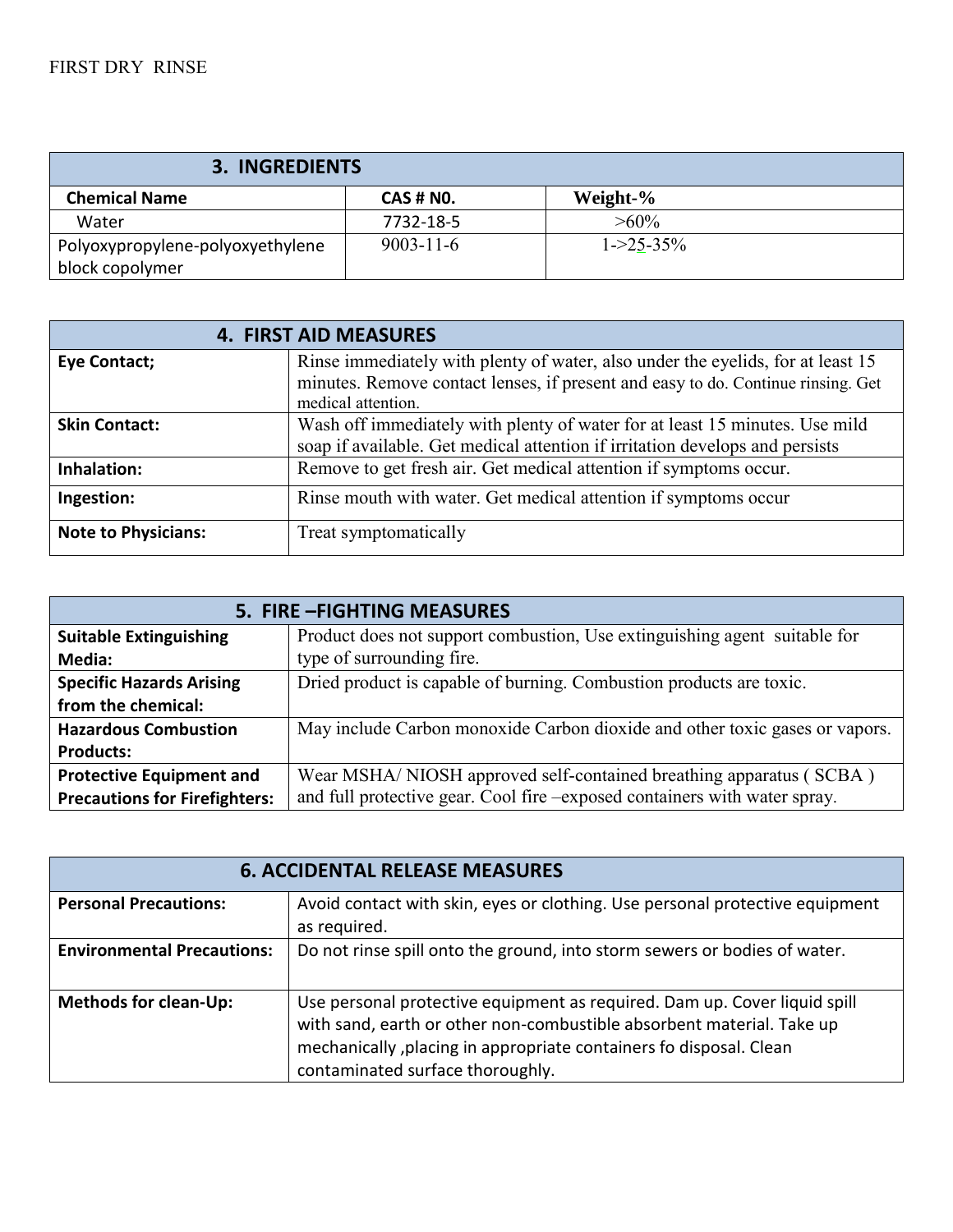| 7. HANDLING AND STORAGE         |                                                                                                                                     |
|---------------------------------|-------------------------------------------------------------------------------------------------------------------------------------|
| <b>Advice on Safe Handling:</b> | Handle in accordance with good industrial hygiene and safety practice. Wash                                                         |
|                                 | thoroughly after handling.                                                                                                          |
| <b>Storage Conditions:</b>      | Keep containers tightly closed in a dry, cool and well -ventilated place. Keep<br>out of the reach of children. Keep from freezing. |

| 8. EXPOSURE CONTROLS/ PERSONAL PROTECTION |                                                                                                                                                                                                                                                                                        |
|-------------------------------------------|----------------------------------------------------------------------------------------------------------------------------------------------------------------------------------------------------------------------------------------------------------------------------------------|
| <b>Occupational Exposure</b>              | None established.                                                                                                                                                                                                                                                                      |
| Limits:                                   |                                                                                                                                                                                                                                                                                        |
| <b>Engineering Controls:</b>              | If work practices generate dust, fumes, gas, vapors or mists which expose<br>workers to chemicals above the occupational exposure limits, local exhaust<br>ventilation or other engineering controls should be considered. Eyes wash<br>stations and shower facilities areas available |
| <b>Personal Protective Equipment</b>      |                                                                                                                                                                                                                                                                                        |
| <b>Eyes /Face Protection:</b>             | Not required.                                                                                                                                                                                                                                                                          |
| <b>Skin and Body Protection:</b>          | Not required.                                                                                                                                                                                                                                                                          |
| <b>Respiratory Protection:</b>            | Not required with expected use. If occupational exposure limits are exceeded<br>or respiratory irritation occurs, use of a NIOSH/MSHA approved respirator<br>suitable for the use-conditions and chemicals in Section 3 should be<br>considered.                                       |
| <b>General Hygiene</b>                    | Wash hands and any exposed skin thoroughly after handling.                                                                                                                                                                                                                             |
| <b>Considerations:</b>                    | See 29 CFR 1910.132-138 for further guidance.                                                                                                                                                                                                                                          |

| 9. PHYSICAL AND CHEMICAL PRORERTIES   |                         |  |
|---------------------------------------|-------------------------|--|
| <b>Appearance</b>                     | Liquid                  |  |
| Color:                                | Green                   |  |
| Odor:                                 | Characteristic          |  |
| PH: value at 25 C                     | $6.0 - 7.0$             |  |
| <b>Melting Point / Melting range:</b> | Undetermined.           |  |
| <b>Boiling Point / Boiling Range:</b> | 100 C / or 212 F        |  |
| <b>Flash Point:</b>                   | Not determined          |  |
| <b>Evaporation Rate:</b>              | $<$ 1                   |  |
| Flammability (solid/gas)              | N/A                     |  |
| <b>Upper Flammability Limit:</b>      | N/A                     |  |
| <b>Lower Flammability Limit:</b>      | N/A                     |  |
| <b>Vapor Pressure:</b>                | $<$ 0.35mmHg $(20 C)$   |  |
| <b>Vapor Density:</b>                 | N/A                     |  |
| <b>Specific Gravity:</b>              | 1.0125 $g/cm3$          |  |
| Solubility in water:                  | Soluble in water (25 C) |  |
| <b>Decomposition temperature:</b>     | Not determined.         |  |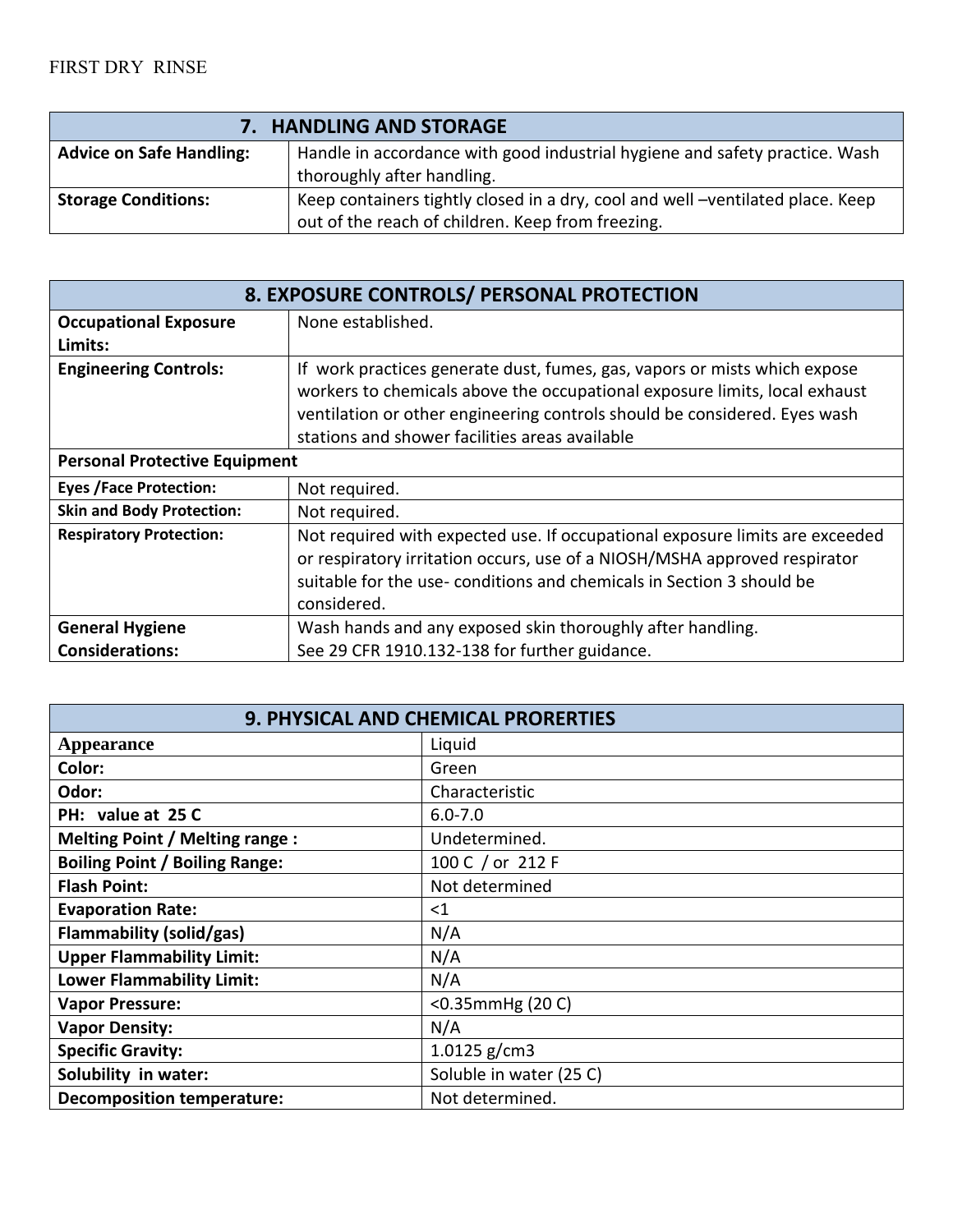| Auto igniting:                          | Product is not self igniting. |
|-----------------------------------------|-------------------------------|
| Partition coefficient (n-octanol/water) | Not determined.               |
| Viscosity:                              | Not determined.               |

| <b>10. STABILITY AND REACTIVITY</b> |                                                                           |
|-------------------------------------|---------------------------------------------------------------------------|
| <b>Reactivity</b>                   | No hazardous reactions if stored and handled as prescribed.               |
| <b>Chemical Stability</b>           | The product is stable if store and handled as prescribed.                 |
| <b>Possibility of Hazardous</b>     | No hazardous reactions when stored and handled according to instructions. |
| <b>Reactions</b>                    | The product is chemically stable.                                         |
| <b>Conditions to avoid:</b>         | Extremes of temperature and direct sunlight.                              |
| <b>Incompatible Materials:</b>      | Acids , Alkaline, caustics, halogens, reactive chemicals.                 |
| <b>Hazardous Decomposition</b>      | No hazardous decomposition products if store and handled as prescribed/   |
| <b>Products</b>                     | indicated.                                                                |

| <b>11. TOXICOLOGICAL INFORMATION</b> |                                            |
|--------------------------------------|--------------------------------------------|
| <b>Likely Routes of Exposure:</b>    | Eyes, Skin, Ingestion, Inhalation.         |
| <b>Symptoms of Exposure:</b>         |                                            |
| <b>Eye Contact:</b>                  | Moderate to severe irritation to the eyes. |
| <b>Skin Contact:</b>                 | Drying of the skin.                        |
| Inhalation:                          | Nasal, discomfort and coughing.            |
| Ingestion:                           | Pain, nausea, vomiting and diarrhea.       |

| Immediate, Delayed, Chronic Effects   |                     |     |
|---------------------------------------|---------------------|-----|
| <b>Product information:</b>           | Data not available. |     |
| Sensitization:                        | No known effects.   |     |
| <b>Target Organs (RE):</b>            | None known          |     |
| <b>Target Organs (RE):</b>            | None known          |     |
| <b>Numerical measures of toxicity</b> |                     |     |
| ATE - Inhalatory, mists (mg/l):       |                     | 5.6 |

| <b>12. ECOLOGICAL INFORMATION</b>     |                          |  |
|---------------------------------------|--------------------------|--|
| <b>Ecotoxicity</b>                    |                          |  |
| <b>Persistence and Degradability:</b> | No information available |  |
| <b>Bioaccumulation:</b>               | No information available |  |
| <b>Other Adverse Effects:</b>         | No information available |  |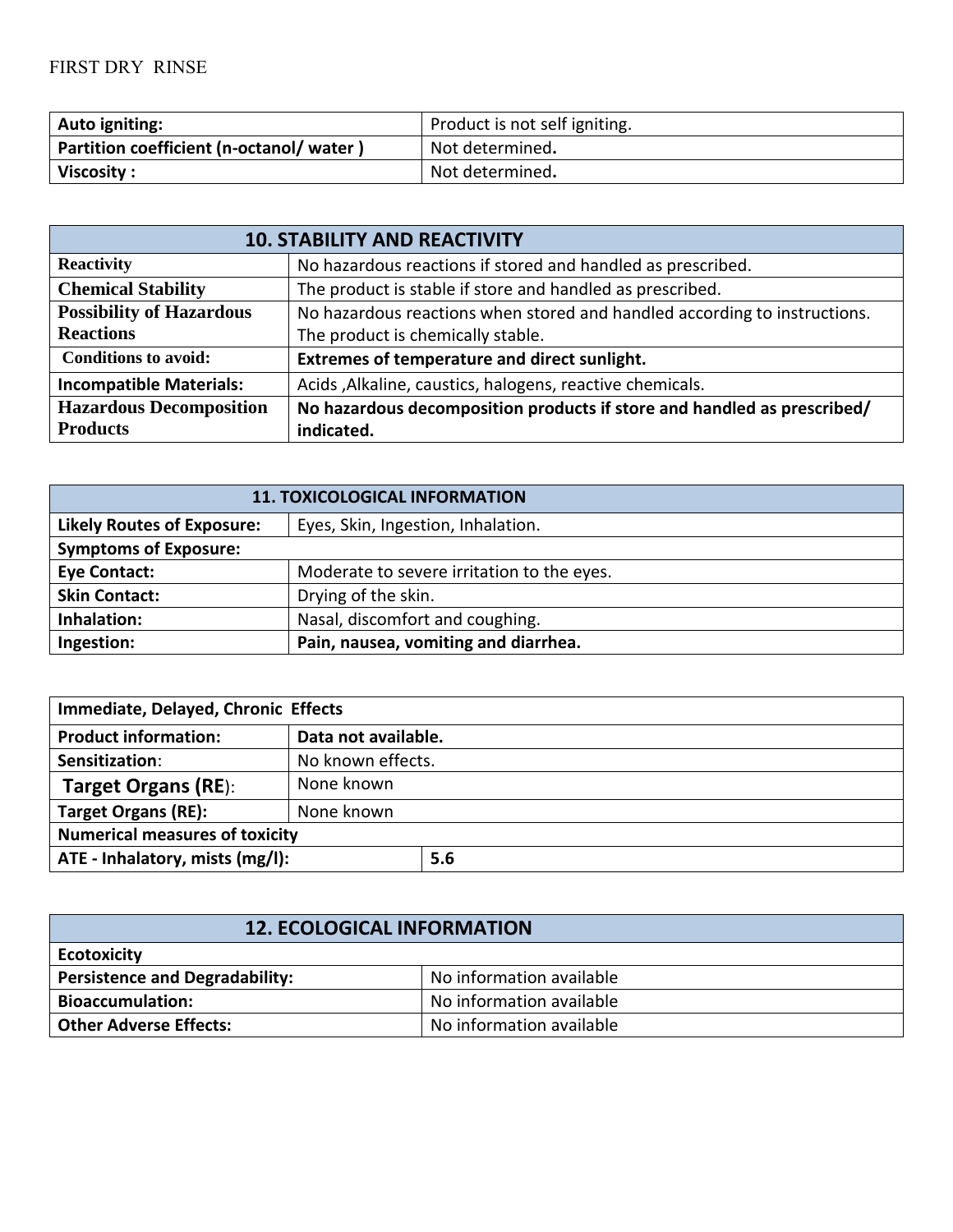| <b>13. DISPOSAL CONSIDERATIONS</b>                                                                |                                                                     |  |
|---------------------------------------------------------------------------------------------------|---------------------------------------------------------------------|--|
| <b>Disposal of Wastes:</b><br>Dispose of in accordance with federal, state and local regulations. |                                                                     |  |
| <b>Contaminated Packaging:</b>                                                                    | Dispose of in accordance with federal, state and local regulations. |  |

| <b>14. TRANSPORT INFORMATION</b> |                                                                                                     |  |
|----------------------------------|-----------------------------------------------------------------------------------------------------|--|
| DOT:                             | Not Regulated                                                                                       |  |
| <b>Proper Shipping Name:</b>     | Non-Hazardous Product                                                                               |  |
| <b>Special Provisions:</b>       | Shipping descriptions may vary based, quantities, package size, and / or<br>origin and destination. |  |
| IMDG:                            | Not Regulated                                                                                       |  |
| <b>Proper Shipping Name:</b>     | Non-Hazardous Product.                                                                              |  |

| <b>15. REGULATORY INFORMATION</b> |                                                                                                                                                            |  |
|-----------------------------------|------------------------------------------------------------------------------------------------------------------------------------------------------------|--|
| <b>TSCA STATOUS:</b>              | All chemical substances in this product are included on or exempted from<br>listing on the TSCA Inventory of chemical Substances. (section 8(b) Inventory) |  |
| <b>SARA 313:</b>                  | This product does not contain listed substances above the " de minimus" level                                                                              |  |

| SARA 311 / 312 Hazard Categories   |                                                           |
|------------------------------------|-----------------------------------------------------------|
| <b>Acute Health Hazard :</b>       | Yes                                                       |
| <b>Chronic Health Hazard:</b>      | No                                                        |
| <b>Fire Hazard:</b>                | No                                                        |
| Sudden release of pressure hazard: | No                                                        |
| <b>Reactive Hazard:</b>            | No                                                        |
| <b>California Proposition 65</b>   | This product is not subject to warning requirements under |
|                                    | California Proposition 65.                                |